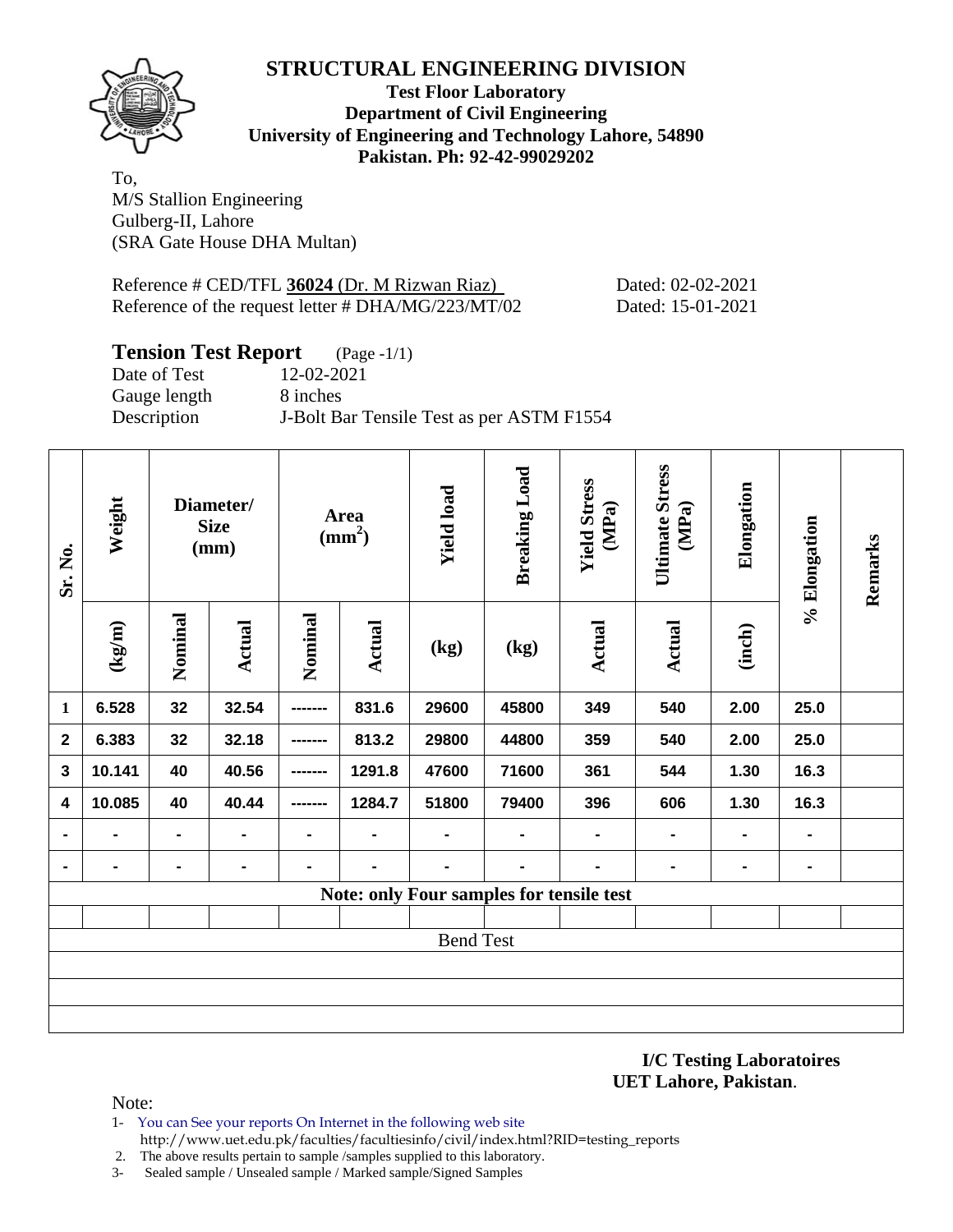## **STRUCTURAL ENGINEERING DIVISION**



**Test Floor Laboratory Department of Civil Engineering University of Engineering and Technology Lahore, 54890 Pakistan. Ph: 92-42-99029202** 

To, PM Pacecicle Construction Pacecicle

Reference # CED/TFL 36071 (Dr. M Rizwan Riaz) Dated: 11-02-2021 Reference of the request letter # Nil Dated: 10-02-2021

| <b>Tension Test Report</b> | $(Page - 1/1)$                                            |
|----------------------------|-----------------------------------------------------------|
| Date of Test               | 12-02-2021                                                |
| Gauge length               | 8 inches                                                  |
| Description                | Deformed Steel Bar Tensile and Bend Test as per ASTM-A615 |

| Sr. No.                                             | Weight  | Diameter/<br><b>Size</b><br>(mm) |                | Area<br>$(in^2)$ |                | <b>Yield load</b> | <b>Breaking</b><br>Load | <b>Yield Stress</b><br>(psi)                                    |                | <b>Ultimate Stress</b><br>(psi) |                              | Elongation     | % Elongation | Remarks |
|-----------------------------------------------------|---------|----------------------------------|----------------|------------------|----------------|-------------------|-------------------------|-----------------------------------------------------------------|----------------|---------------------------------|------------------------------|----------------|--------------|---------|
|                                                     | (1bsft) | Nominal                          | Actual         | Nominal          | Actual         | (kg)              | (kg)                    | Nominal                                                         | <b>Actual</b>  | Nominal                         | <b>Actual</b>                | (inch)         |              |         |
| 1                                                   | 0.377   | 10                               | 9.54           | 0.12             | 0.111          | 3600              | 4400                    | 66138                                                           | 71590          | 80835                           | 87500                        | 1.20           | 15.0         |         |
| $\overline{2}$                                      | 0.379   | 10                               | 9.56           | 0.12             | 0.111          | 3600              | 4500                    | 66138                                                           | 71290          | 82673                           | 89200                        | 1.00           | 12.5         |         |
|                                                     |         | ۰                                | $\blacksquare$ |                  | $\blacksquare$ |                   | ۰                       |                                                                 | ۰              | $\blacksquare$                  | $\qquad \qquad \blacksquare$ | $\blacksquare$ | ٠            |         |
|                                                     |         | ٠                                |                |                  | $\blacksquare$ |                   |                         |                                                                 |                |                                 | ۰                            | ۰              | ۰            |         |
|                                                     |         | $\blacksquare$                   |                |                  | ٠              |                   |                         |                                                                 |                |                                 | ۰                            | ۰              | ۰            |         |
| $\blacksquare$                                      |         |                                  |                |                  | ٠              |                   |                         |                                                                 | $\blacksquare$ | ٠                               | ٠                            | $\blacksquare$ | ۰            |         |
|                                                     |         |                                  |                |                  |                |                   |                         | Note: only two samples for tensile and two sample for bend test |                |                                 |                              |                |              |         |
|                                                     |         |                                  |                |                  |                |                   |                         |                                                                 |                |                                 |                              |                |              |         |
| <b>Bend Test</b>                                    |         |                                  |                |                  |                |                   |                         |                                                                 |                |                                 |                              |                |              |         |
| 10mm Dia Bar Bend Test Through 180° is Satisfactory |         |                                  |                |                  |                |                   |                         |                                                                 |                |                                 |                              |                |              |         |
|                                                     |         |                                  |                |                  |                |                   |                         |                                                                 |                |                                 |                              |                |              |         |
|                                                     |         |                                  |                |                  |                |                   |                         |                                                                 |                |                                 |                              |                |              |         |

**I/C Testing Laboratoires UET Lahore, Pakistan**.

Note:

- 1- You can See your reports On Internet in the following web site http://www.uet.edu.pk/faculties/facultiesinfo/civil/index.html?RID=testing\_reports
- 2. The above results pertain to sample /samples supplied to this laboratory.
- 3- Sealed sample / Unsealed sample / Marked sample/Signed Samples